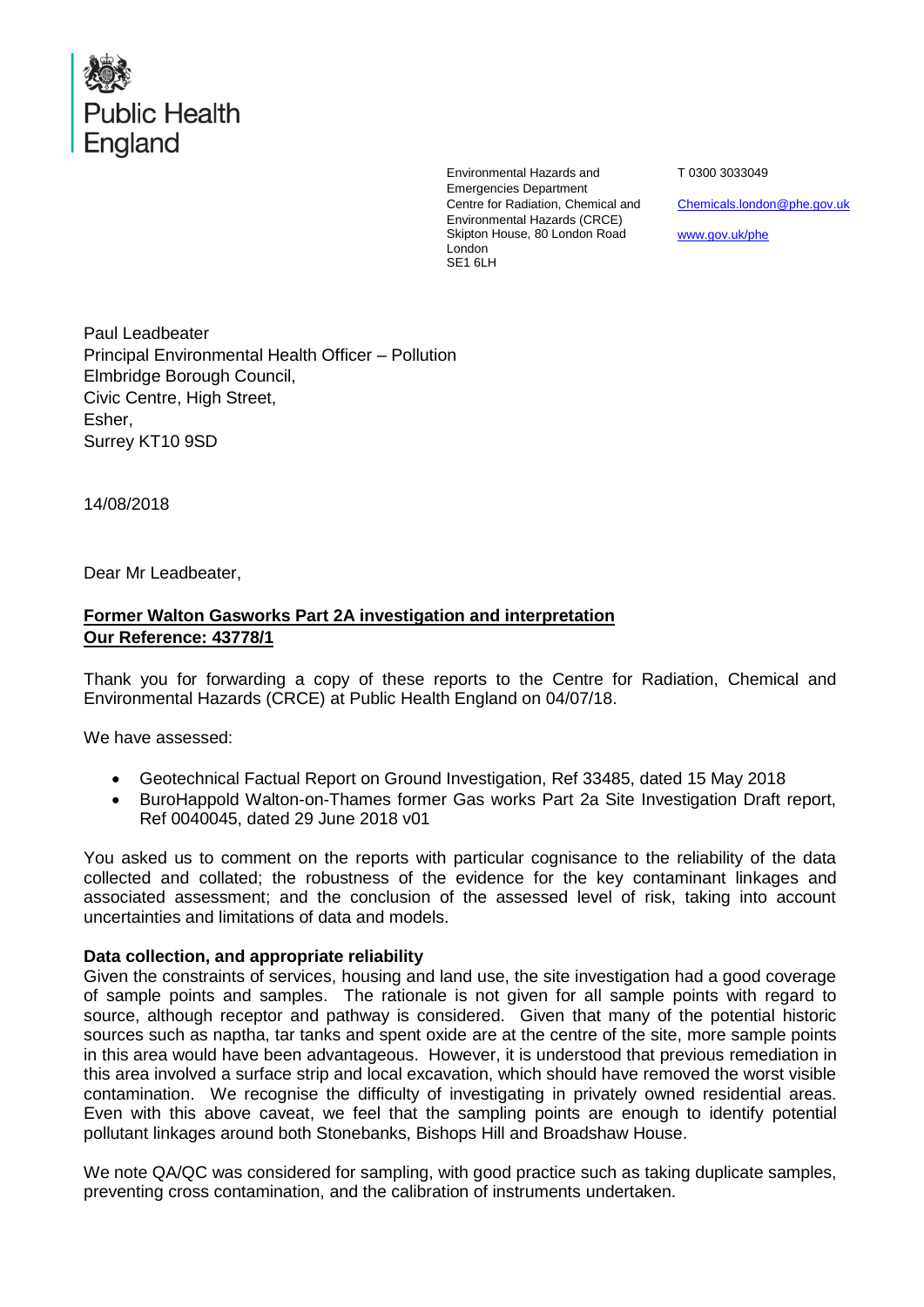We consider that the ground gas assessment was not wholly reliable due to the flooded nature of many of the boreholes, and the fact that the boreholes were not measured at falling pressure below 1000mb. However, this assessment has been repeated for volatile organics. It was noted that the BTEX values were potentially above the child health criteria values (HCV) for the maximum concentration recorded. Again, some wells were partially flooded which will have affected the amount of soil vapour versus the groundwater vapour. Given flow rates were negligible, then flow into any property is unlikely to be advective and as stated is likely to be decreased by the Damp Proof Membrane (DPM) (and conservative assumptions).

We note that the statistics used to compare soil and groundwater concentrations against health based values for residential and commercial land use uses the lower confidence limit, which is appropriate for Part 2A. The site has been zoned as one and indicates that there is a low risk to residents and workers at the site if the hotspot outlier of SS32 is removed.

## **Uncertainties and limitations**

We consider that regardless of soil type, any gardening activity is likely to go down 30cm/spade depth, therefore comparing only topsoil to residential end-use has its limitations. Although most householders are currently not doing significant gardening this doesn't mean that it will always be the case. Also worm movement of soil is likely to impact the top 60cm. However, after discussion on the statistics with the consultant, regarding zoning the site on spatial rather than vertical extent, we are satisfied that the area with the highest contamination still does not pose an unacceptable risk.

As stated above, there were limitations, but not more than expected for a site investigation of this size and coverage. Site investigation points by their nature are small points in time and space, but coverage of the site should ensure that they are also fairly representative of the majority of the soil. We consider there is suitable coverage and testing.

The sample concentrations have been compared against a conservative scenario of a 0-6 year old child spending 365 days a year at a property of which 1 hour per day is spent playing outside, and they eat a proportion of home grown vegetables. Therefore, for the majority of residents and tenants at this site this is very conservative and highly protective.

## **Assessed level of risk and complete pollutant linkages**

The report shows that overall there is higher than background risk to homeowners and tenants. It should be considered however, that the assumptions made when looking at pollutant linkages from the contaminated soil to the residents are very conservative and assumes that everyone is a young child, can come into contact with bare soil, and all eat some vegetables/fruit grown in their gardens. Some of these linkages are unlikely to exist; for example no growing of produce was observed, the amount of bare soil (unvegetated) was low and it was likely that few residents spend time every day in the garden independent of weather. The assessment also assumes that residents will walk back into their property with some soil on their shoes. Therefore it should be remembered that the screening values are highly conservative, as not all exposure assumptions occur.

Whilst the overall site statistics show a higher than background risk, if spatially zoned statistics are considered then certain areas of the site are at or close to background concentrations. Those areas with a higher than background risk however, would not be considered unacceptable, as significant harm or significant possibility of harm is not likely to occur. Therefore the legal test for significant possibility of significant harm is not met and it is deemed that regulatory intervention under Part 2A is not warranted.

However, given the past land use we would recommend that the Local Authority discuss with land owners ways to reduce any risks outside of the Part 2A regime. If there are still concerns, then we